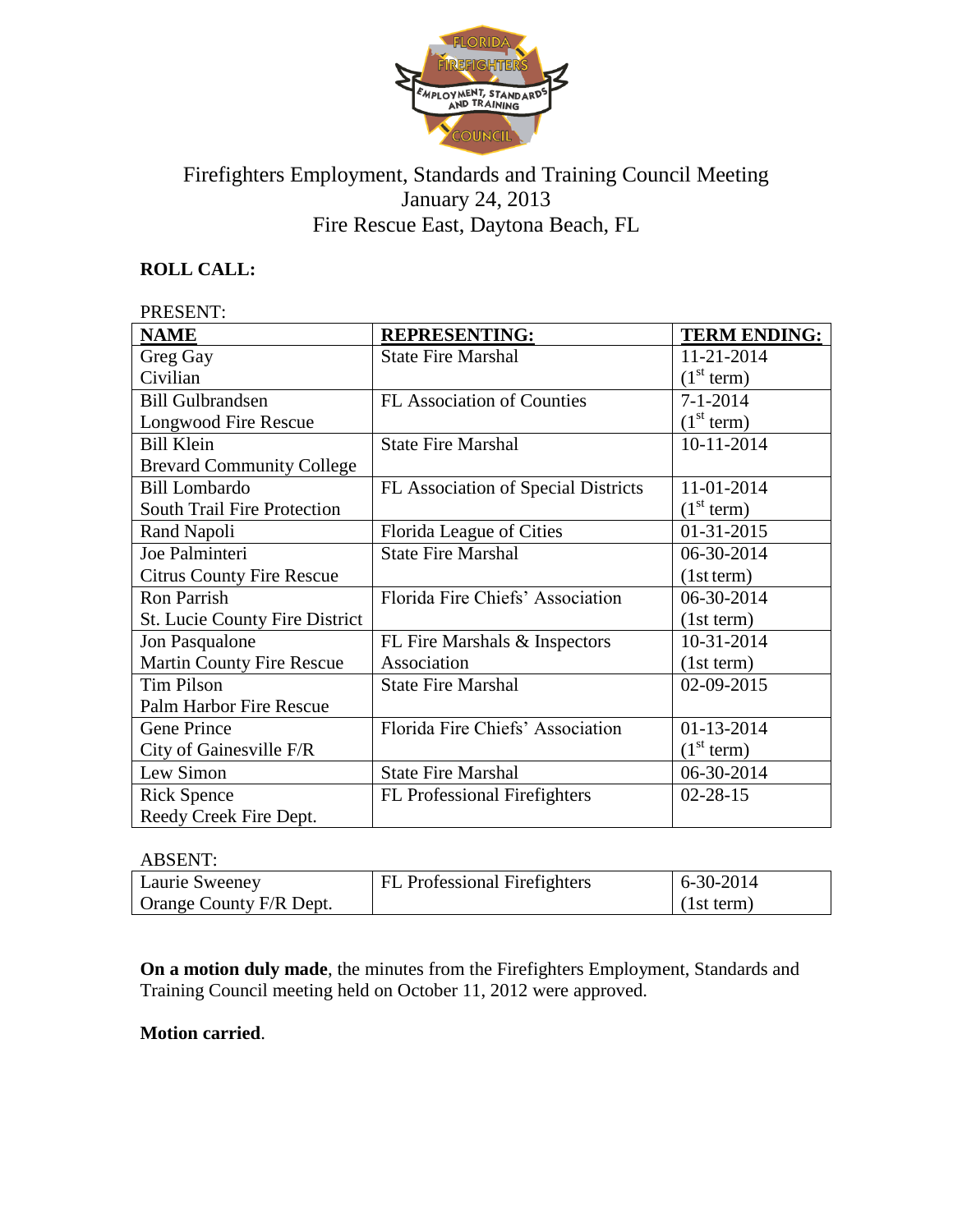## **REPORT FROM DIVISION:** *given by Director, Julius Halas*

- A request from the Florida Forest Service for a representative to sit on the Florida Firefighters Employment, Standards and Training Council has been included in the Division Bill.
- Domestic Security Funding

## **REPORT FROM THE BUREAU:** *given by Bureau Chief, Barry Baker*

- $-633$  Re-Write
	- o FCDICE
	- o CEU'S/Renewals (Inspector, Instructor, Firefighter, Volunteers)
	- o Felony language
	- o Revocation of Certification
	- o Fingerprints to be digitized
	- o Clean-up language
- Supplemental Compensation litigation withdrawn
- Drexel Study
- Distance Learning
- Community Needs
- New Food Service at the Florida State Fire College
- $\bullet$  IFSAC moving forward

## *Chief Bill Wentlandt*

• Fire Officer Program (FO1, FO2, FO3, FO4)

On a motion duly made, the Florida Firefighters Employment, Standards and Training Council is in support of the Fire Officer Program.

## **Motion carried**.

• Safety Officer Certification

On a motion duly made, the Florida Firefighters Employment, Standards and Training Council is in support of the Safety Officer Program.

## **Motion carried.**

## **OLD BUSINESS:**

• Job Task Analysis – Firefighter hours